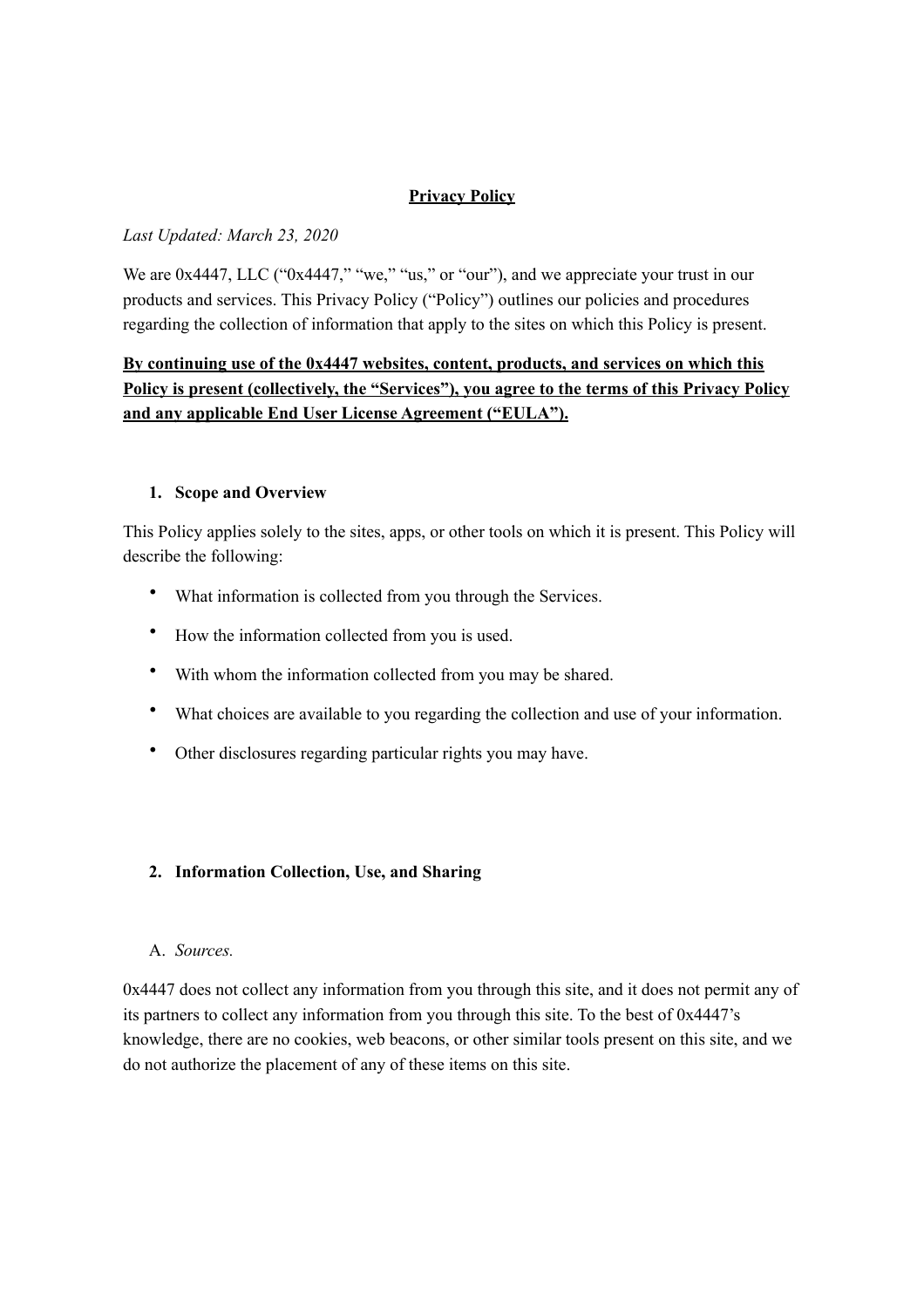If we discover that any of your personal information has been inadvertently collected through the Services, we will promptly delete that information.

# B. *Categories of Information Collected.*

0x4447 does not collect any information from you. This means that 0x4447 does not collect any of the following categories of information:

| Category:                                                                                                                             | <b>Examples:</b>                                                                                                                                                                                                                                                                                                                                                                                                                                                                                                                  | <b>Collected</b><br>?: |
|---------------------------------------------------------------------------------------------------------------------------------------|-----------------------------------------------------------------------------------------------------------------------------------------------------------------------------------------------------------------------------------------------------------------------------------------------------------------------------------------------------------------------------------------------------------------------------------------------------------------------------------------------------------------------------------|------------------------|
| Identifiers.                                                                                                                          | A real name, alias, postal address, unique personal<br>identifier, online identifier, Internet Protocol address,<br>email address, account name, Social Security number,<br>driver's license number, passport number, or other<br>similar identifiers.                                                                                                                                                                                                                                                                            | N <sub>O</sub>         |
| Personal information<br>categories listed in the<br>California Customer<br>Records statute (Cal.<br>Civ. Code $\S$<br>$1798.80(e)$ ). | A name, signature, Social Security number, physical<br>characteristics or description, address, telephone<br>number, passport number, driver's license or state<br>identification card number, insurance policy number,<br>education, employment, employment history, bank<br>account number, credit card number, debit card number,<br>or any other financial information, medical information,<br>or health insurance information. Some personal<br>information included in this category may overlap with<br>other categories. | N <sub>O</sub>         |
| Protected classification<br>characteristics under<br>California or federal<br>law.                                                    | Age (40 years or older), race, color, ancestry, national<br>origin, citizenship, religion or creed, marital status,<br>medical condition, physical or mental disability, sex<br>(including gender, gender identity, gender expression,<br>pregnancy or childbirth and related medical conditions),<br>sexual orientation, veteran or military status, genetic<br>information (including familial genetic information).                                                                                                            | N <sub>O</sub>         |
| Commercial<br>information.                                                                                                            | Records of personal property, products or services<br>purchased, obtained, or considered, or other purchasing<br>or consuming histories or tendencies.                                                                                                                                                                                                                                                                                                                                                                            | N <sub>O</sub>         |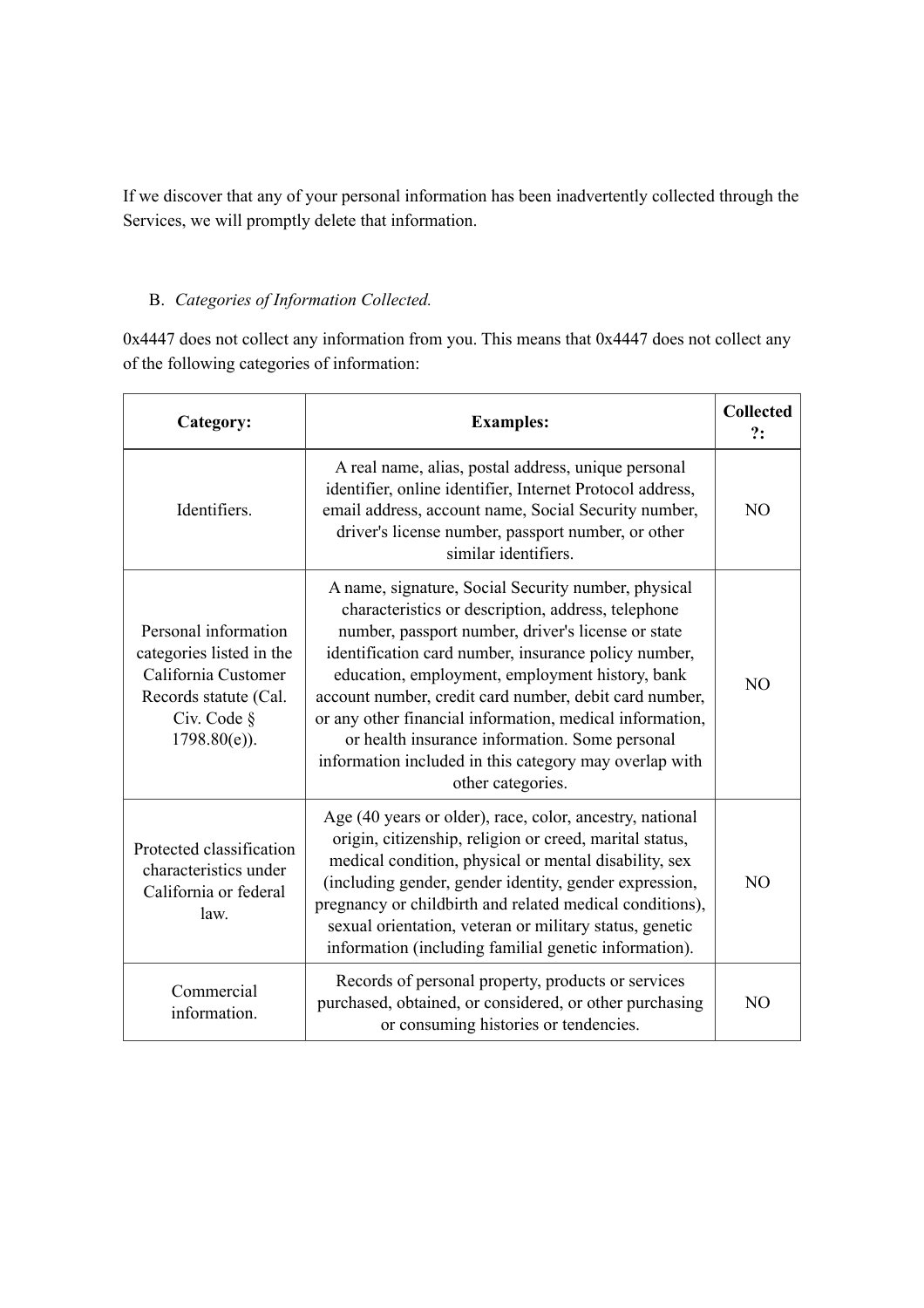| Biometric information.                                                                                                                                      | Genetic, physiological, behavioral, and biological<br>characteristics, or activity patterns used to extract a<br>template or other identifier or identifying information,<br>such as, fingerprints, faceprints, and voiceprints, iris or<br>retina scans, keystroke, gait, or other physical patterns,<br>and sleep, health, or exercise data. | N <sub>O</sub> |
|-------------------------------------------------------------------------------------------------------------------------------------------------------------|------------------------------------------------------------------------------------------------------------------------------------------------------------------------------------------------------------------------------------------------------------------------------------------------------------------------------------------------|----------------|
| Internet or other similar<br>network activity.                                                                                                              | Browsing history, search history, information on a<br>consumer's interaction with a website, application, or<br>advertisement.                                                                                                                                                                                                                 | N <sub>O</sub> |
| Geolocation data.                                                                                                                                           | Physical location or movements.                                                                                                                                                                                                                                                                                                                | N <sub>O</sub> |
| Sensory data.                                                                                                                                               | Audio, electronic, visual, thermal, olfactory, or similar<br>information.                                                                                                                                                                                                                                                                      | N <sub>O</sub> |
| Professional or<br>employment-related<br>information.                                                                                                       | Current or past job history or performance evaluations.                                                                                                                                                                                                                                                                                        | N <sub>O</sub> |
| Non-public education<br>information (per the<br>Family Educational<br><b>Rights and Privacy Act</b><br>(20 U.S.C. Section<br>1232g, 34 C.F.R. Part<br>99)). | Education records directly related to a student<br>maintained by an educational institution or party acting<br>on its behalf, such as grades, transcripts, class lists,<br>student schedules, student identification codes, student<br>financial information, or student disciplinary records.                                                 | N <sub>O</sub> |
| Inferences drawn from<br>other personal<br>information.                                                                                                     | Profile reflecting a person's preferences, characteristics,<br>psychological trends, predispositions, behavior,<br>attitudes, intelligence, abilities, and aptitudes.                                                                                                                                                                          | N <sub>O</sub> |

# C. *How Information is Used and Shared.*

We do not collect any of your information through this site. This means that we also do not use or share any of your personal information.

We do not sell or share personal data with third parties for their own direct marketing purposes.

## **3. Your Access to and Control Over Your Information**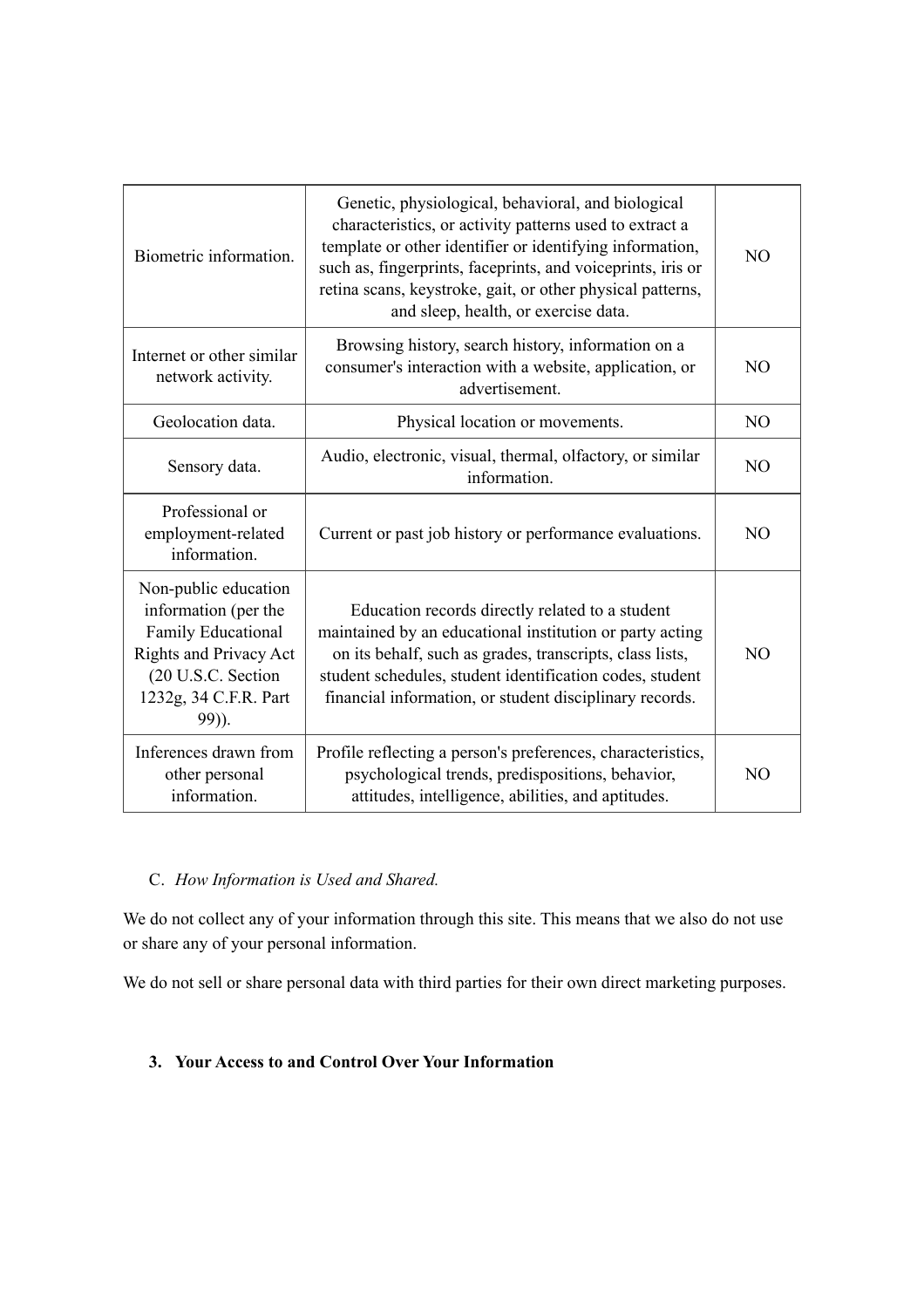Because we do not collect any information about you, there is no information held by us for you to access or review in any way.

### **4. Your California Privacy Rights**

California law permits our customers who are California residents to request certain information regarding our disclosure of their personal information to third parties for their direct marketing purposes. We do not collect users' personal information, and we therefore also do not disclose users' personal information with unaffiliated third parties for their own direct marketing purposes.

### Do Not Track

California law permits our customers who are California residents to be informed as to how we respond to Web browser "Do-Not-Track" settings. As "Do-Not-Track" is a standard that is currently being developed, we do not take actions to respond to "Do-Not-Track" settings or similar mechanisms at this time. Instead, we adhere to the standards set out in this Privacy Policy; notably, we do not place any cookies, web beacons, or similar tracking tools on this site.

## **5. Children's Privacy**

0x4447's Services are not directed towards children, and we do not knowingly or intentionally collect any personal information from children. If you are under the age of 18, you may not submit any personal information to us. If we become aware that we have inadvertently received personal information from a user who is under the age of 18, we will promptly delete that information.

### **6. Links to Other Sites**

While using the Services we provide to you, you may find links to other websites. These sites may be operated by third party organizations, who are not affiliated with 0x4447. Please be aware that 0x4447 has no control over these third party sites, and it is not responsible for their privacy practices. You may choose to not access these third party websites. We encourage you to read any privacy notices or policies that may apply to any site with whom you choose to share your information.